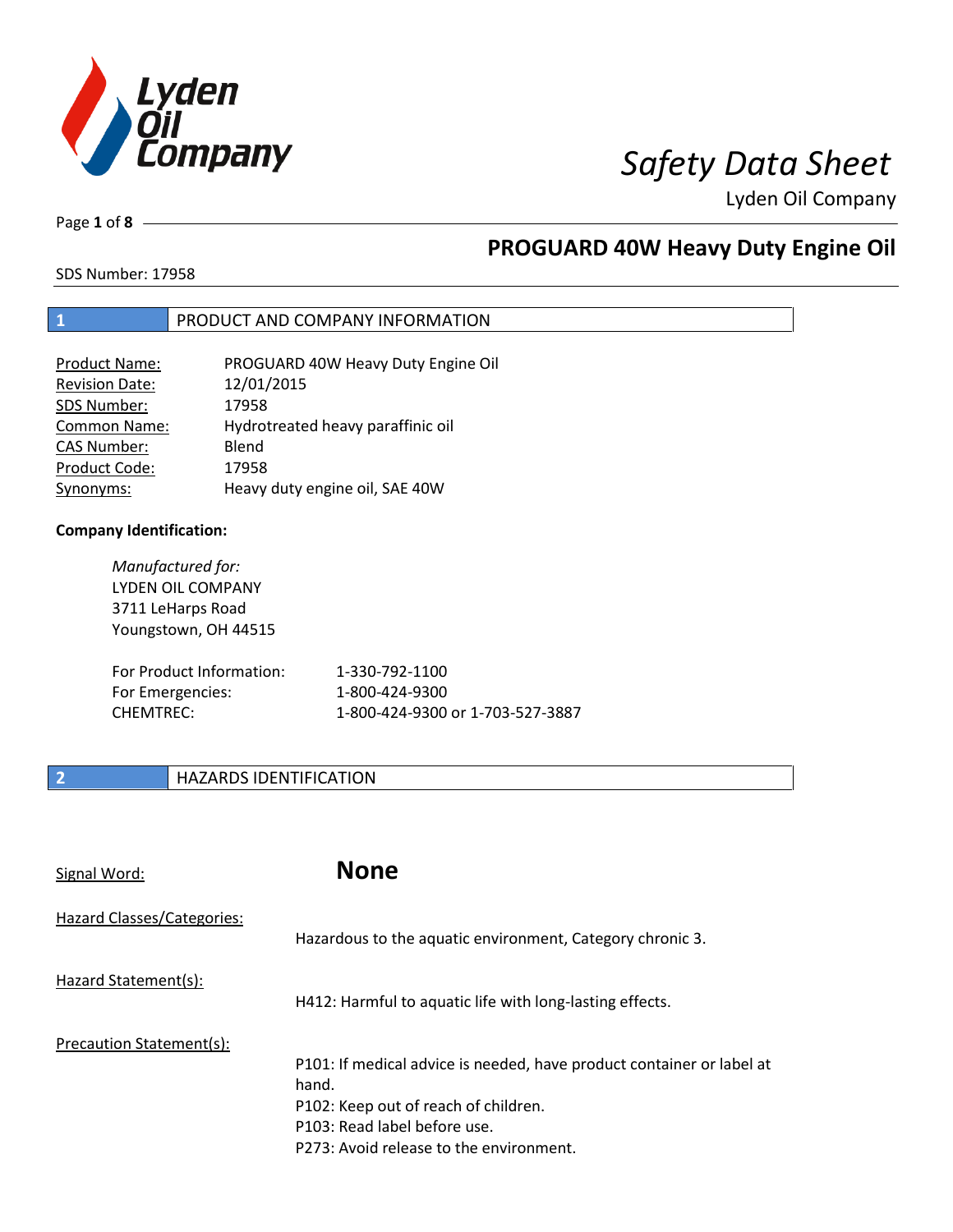

Page **2** of **8**

## **PROGUARD 40W Heavy Duty Engine Oil**

SDS Number: 17958

Other Hazard Statement(s):

Repeated skin contact may cause dermatitis or an oil acne.

|  | COMPOSITION / INFORMATION ON INGREDIENTS |
|--|------------------------------------------|
|--|------------------------------------------|

Ingredients:

*Mixture of the substances listed below with nonhazardous additions.*

| <b>Chemical Name</b>                                      | <b>CAS Number</b> | Percentage |
|-----------------------------------------------------------|-------------------|------------|
| Distillates (petroleum), solvent-dewaxed heavy paraffinic | 64742-65-0        | 50-60      |
| Residual oils, petroleum, solvent dewaxed                 | 64742-62-7        | $30 - 40$  |
| Zinc Alkyldithiophosphate                                 | 68649-42-3        | $<$ 5      |
| Additives                                                 | N/A               | $10 - 20$  |

*\*Any concentration shown as a range is to protect confidentiality or is due to batch variation.*

**4** FIRST AID MEASURES

### Description of First Aid Measures:

| Inhalation:   |                                                                                                                   |
|---------------|-------------------------------------------------------------------------------------------------------------------|
|               | If symptoms develop, move victim to fresh air. If symptoms persist,<br>obtain medical attention.                  |
| Skin Contact: |                                                                                                                   |
|               | Wash with soap and water. Remove contaminated clothing and wash<br>before reuse. Get medical attention if needed. |
| Eye Contact:  |                                                                                                                   |
|               | Rinse opened eye for several minutes under running water. If<br>symptoms persist, consult medical attention.      |
| Ingestion:    |                                                                                                                   |
|               | Rinse mouth with water. If symptoms develop, obtain medical<br>attention.                                         |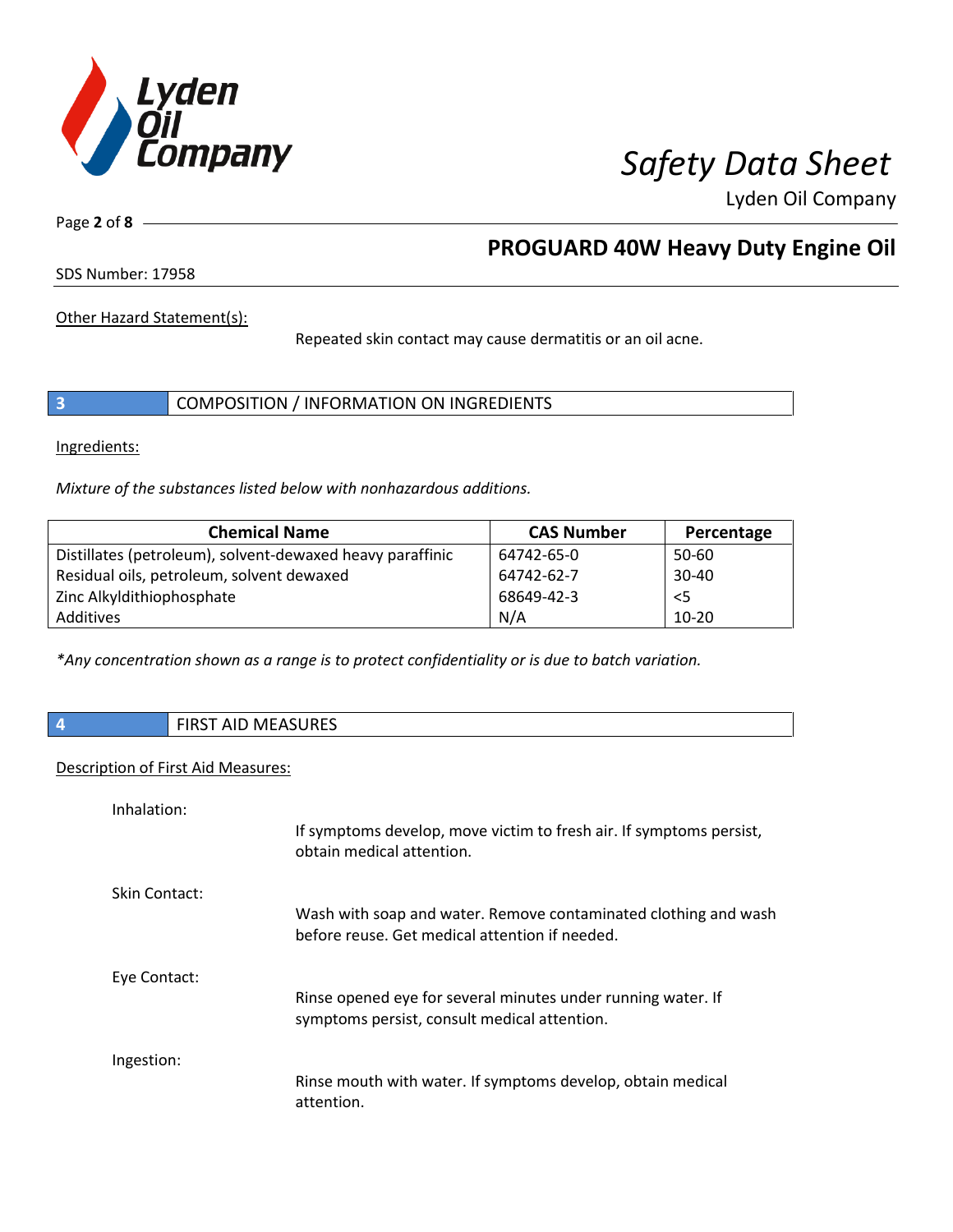

SDS Number: 17958

Page **3** of **8**

# **PROGUARD 40W Heavy Duty Engine Oil**

| Symptoms and Effects, both acute and delayed:         | No further relevent data available.                                                                                                                                                               |
|-------------------------------------------------------|---------------------------------------------------------------------------------------------------------------------------------------------------------------------------------------------------|
| <b>Recommended Actions:</b>                           | Treat symptomatically. Call a doctor or poison<br>control center for guidance.                                                                                                                    |
| FIRE FIGHTING MEASURES<br>5                           |                                                                                                                                                                                                   |
| Recommended Fire-Extinguishing Equipment:             | Use dry powder, foam, or carbon dioxide fire<br>extinguishers. Water may be ineffective in fighting<br>an oil fire unless used by experienced fire fighters.                                      |
| Possible Hazards During a Fire:                       | Hazardous combustion products may include: A<br>complex mixture of airborne solid and liquid<br>particulates and gases (smoke). Carbon monoxide.<br>Unidentified organic and inorganic compounds. |
| <b>Recommendations to Firefighters:</b>               | No special measures required.                                                                                                                                                                     |
| <b>ACCIDENTAL RELEASE MEASURES</b><br>$6\phantom{1}6$ |                                                                                                                                                                                                   |
| <b>Personal Precautions:</b>                          | Avoid contact with skin, eyes, and clothing.<br>Keep away from sources of ignition.                                                                                                               |
| <b>Emergency Procedures:</b>                          | Contain spilled material, collect in suitable and<br>properly labeled containers.                                                                                                                 |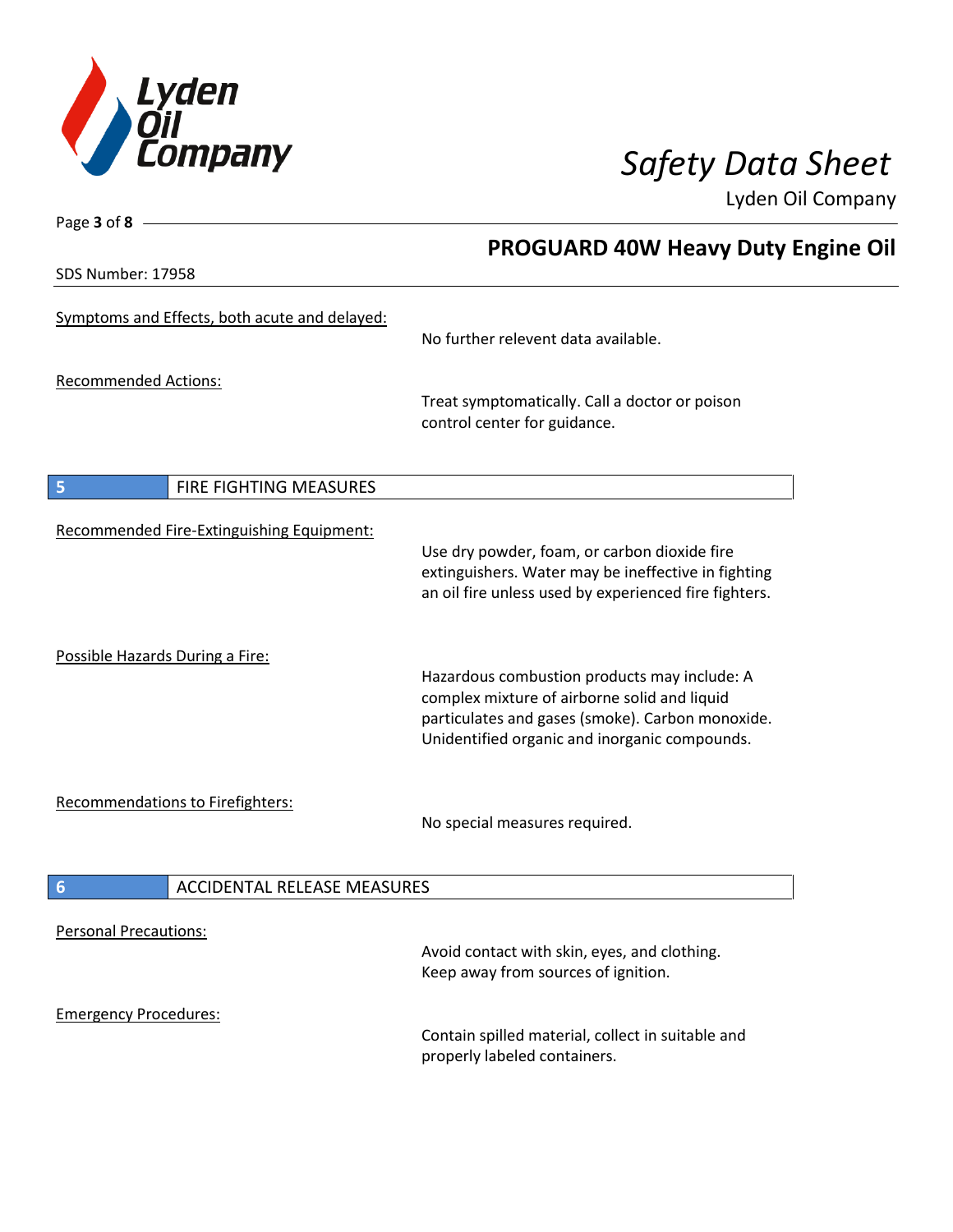

| Page 4 of 8 -                     |                                                                                                   |
|-----------------------------------|---------------------------------------------------------------------------------------------------|
|                                   | <b>PROGUARD 40W Heavy Duty Engine Oil</b>                                                         |
| <b>SDS Number: 17958</b>          |                                                                                                   |
| <b>Environmental Precautions:</b> |                                                                                                   |
|                                   | Do not allow to reach sewage system or any water                                                  |
|                                   | course.                                                                                           |
|                                   | Do not allow to enter ground waters.                                                              |
| Cleanup Procedures:               |                                                                                                   |
|                                   | Pick up excess with inert absorbant material.                                                     |
|                                   |                                                                                                   |
| <b>HANDLING AND STORAGE</b><br>7  |                                                                                                   |
| <b>Handling Precautions:</b>      |                                                                                                   |
|                                   | Handle with care and avoid spillage on the floor.                                                 |
|                                   | Do not cut, weld, drill, grind, braze, or solder<br>container.                                    |
| <b>Storage Requirements:</b>      |                                                                                                   |
|                                   | Keep container tightly sealed.                                                                    |
|                                   | Keep away from sources of ignition.                                                               |
| $\boldsymbol{8}$                  | EXPOSURE CONTROLS / PERSONAL PROTECTION                                                           |
|                                   |                                                                                                   |
| <b>Exposure Limits:</b>           | -64742-65-0 Distillates (petroleum), solvent-dewaxed heavy paraffinic (50-60%):                   |
|                                   | ACGIH TLV - Long-term value: 5mg/m <sup>3</sup><br>OSHA PEL - Long-term value: 5mg/m <sup>3</sup> |
|                                   |                                                                                                   |
| <b>Engineering Controls:</b>      | All ventilation should be designed in accordance                                                  |
|                                   | with OSHA standard (29 CFR 1910.94).                                                              |
| Personal Protective Equipment:    |                                                                                                   |
|                                   | Wash hands before breaks and at the end of work.                                                  |
|                                   | Use safety glasses and gloves.                                                                    |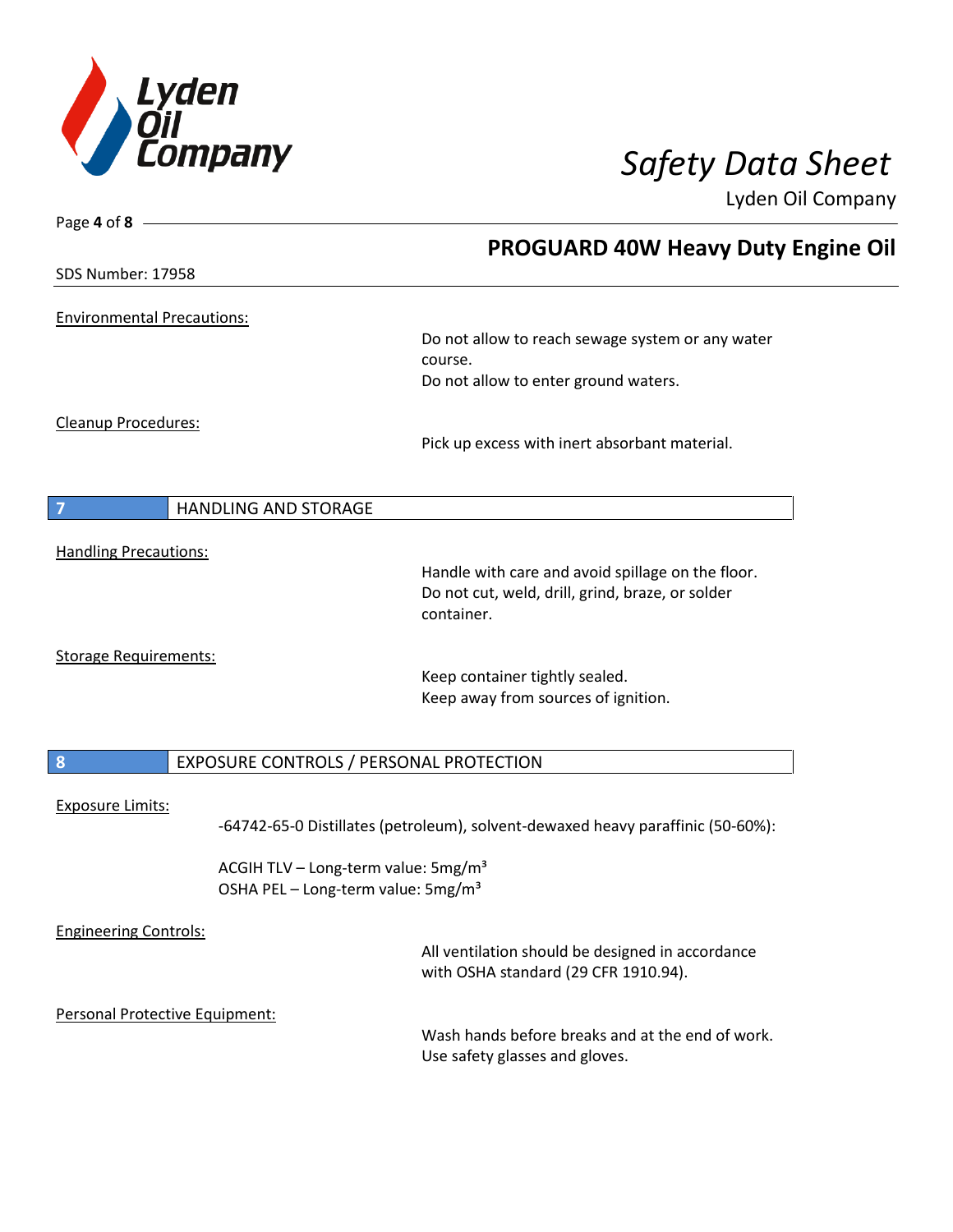

Page **5** of **8**

 $\overline{\phantom{a}}$ 

# **PROGUARD 40W Heavy Duty Engine Oil**

### SDS Number: 17958

### **9** PHYSICAL AND CHEMICAL PROPERTIES

| Color:                        | Amber                                        |
|-------------------------------|----------------------------------------------|
| <b>Physical State:</b>        | Liquid                                       |
| Odor:                         | Data not available                           |
| <b>Odor Threshold:</b>        | Data not available                           |
| pH:                           | Data not available                           |
| <b>Melting Point:</b>         | Data not available                           |
| <b>Boiling Point:</b>         | Data not available                           |
| <b>Boiling Range:</b>         | Data not available                           |
| Flash Point:                  | 176.7° C / 350.1° F (COC method)             |
| <b>Evaporation Rate:</b>      | Data not available                           |
| Flammability:                 | Data not available                           |
| Flammability Limits:          | Data not available                           |
| Vapor Pressure:               | Data not available                           |
| Vapor Density:                | Data not available                           |
| <b>Relative Density:</b>      | Data not available                           |
| Solubilities:                 | Insoluble in water                           |
| <b>Partition Coefficient:</b> | Data not available                           |
| Auto-Ignition Temperature:    | Data not available                           |
| Decomposition Temperature:    | Data not available                           |
| Viscosity:                    | 14 mm <sup>2</sup> /sec (kinematic at 100°C) |

| <b>10</b>                   | STABILITY AND REACTIVITY |                                                                  |
|-----------------------------|--------------------------|------------------------------------------------------------------|
| Stability:                  |                          | Stable under normal conditions.                                  |
| Reactivity:                 |                          | Not reactive under normal conditions.                            |
| <b>Conditions to Avoid:</b> |                          | Extreme temperature, sparks, open flame, and<br>direct sunlight. |
| <b>Hazardous Reactions:</b> |                          | No known hazardous reactions.                                    |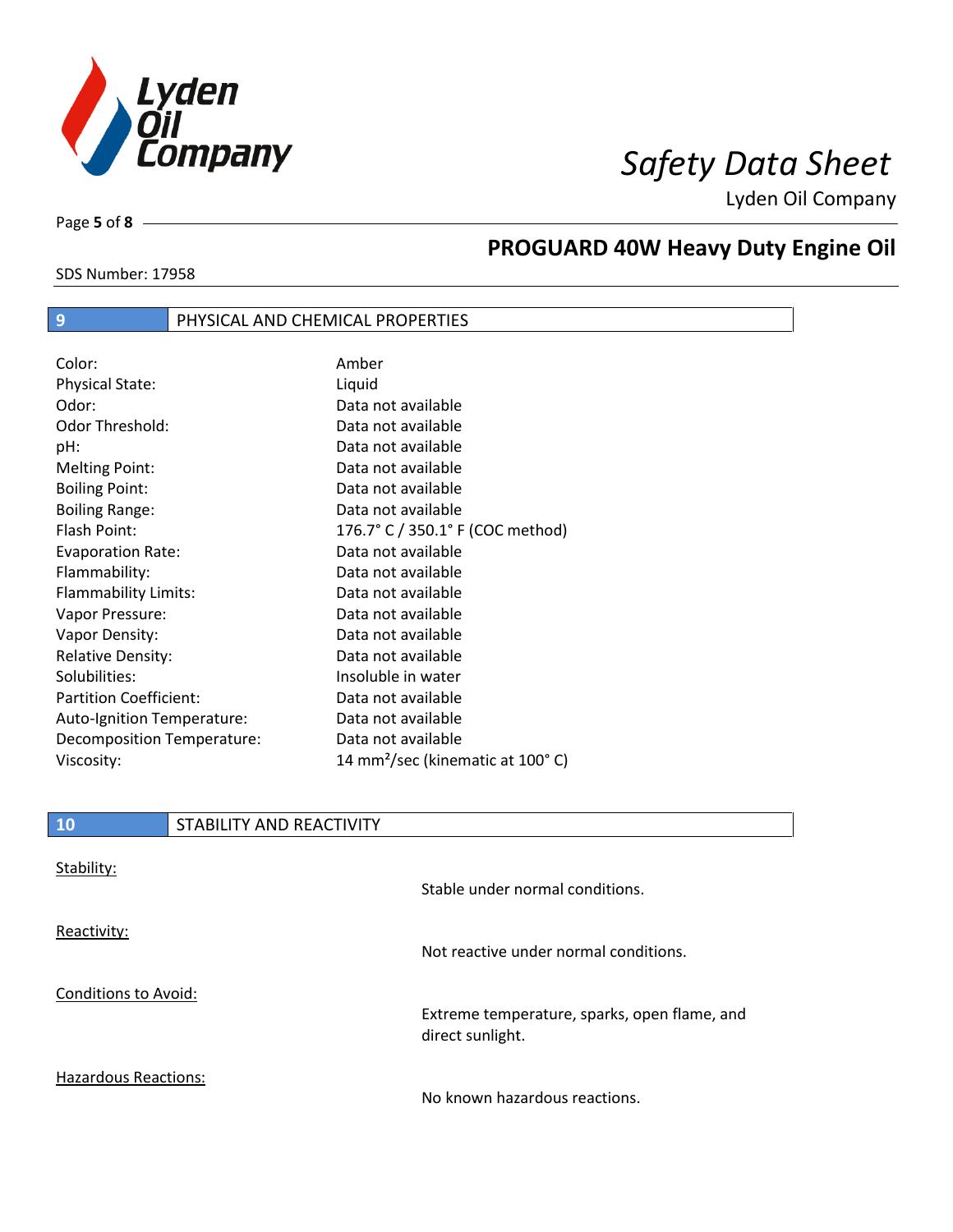

Page **6** of **8**

Lyden Oil Company

|                                        | <b>PROGUARD 40W Heavy Duty Engine Oil</b>                                                                                 |
|----------------------------------------|---------------------------------------------------------------------------------------------------------------------------|
| SDS Number: 17958                      |                                                                                                                           |
| Incompatible Materials:                | No further relevant information available.                                                                                |
| <b>Decomposition Products:</b>         | Hazardous decomposition products are not<br>expected to form.                                                             |
| 11<br><b>TOXICOLOGICAL INFORMATION</b> |                                                                                                                           |
| Routes of Exposure:                    | Skin and eye contact are the primary routes of<br>exposure although exposure may occur following<br>accidental ingestion. |
| <b>Exposure Effects:</b>               | Repeated skin contact may cause dermatitis or an<br>oil acne.                                                             |
| <b>Measures of Toxicity:</b>           | <b>Component Acute Toxicity Estimates:</b>                                                                                |
|                                        | Residual oils, petroleum, solvent dewaxed:                                                                                |
|                                        | Oral LD50: >5000 mg/kg (rat)<br>Dermal LD50: >2000 mg/kg (rabbit)<br>Inhalative LC50: 2.18 mg/l (4 hours) (rat)           |
| Carcinogenic/Mutagenic Precautions:    | Non-carcinogenic and not expected to be<br>mutagentic.                                                                    |

### **12** ECOLOGICAL INFORMATION

Ecological Precautions:

Avoid exposing to the environment.

Ecological Effects:

No specific environmental or aquatic data available.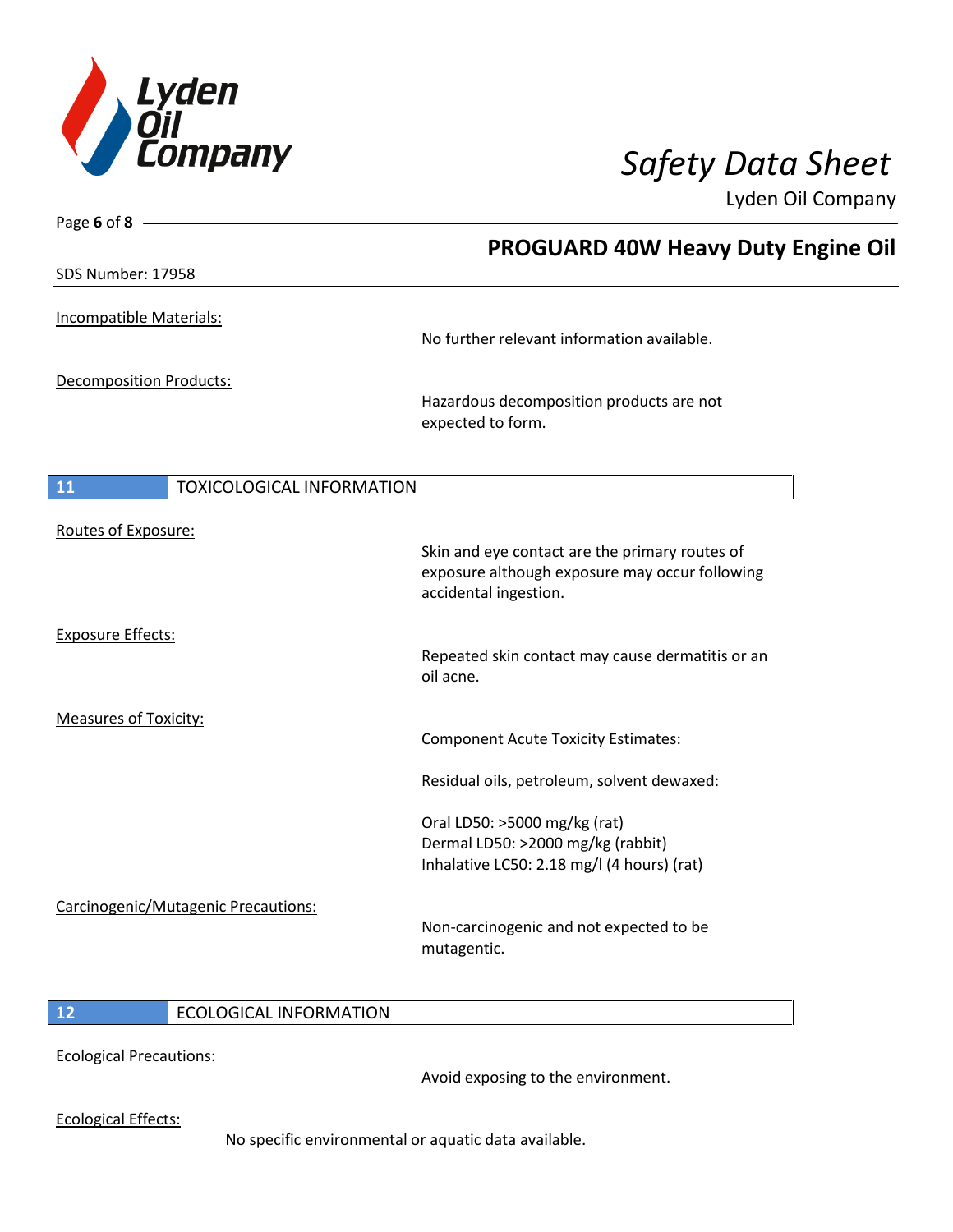

**PROGUARD 40W Heavy Duty Engine Oil**

Lyden Oil Company

SDS Number: 17958

Page **7** of **8**

| 13                                               |  | DISPOSAL CONSIDERATIONS                  |                                                                                             |
|--------------------------------------------------|--|------------------------------------------|---------------------------------------------------------------------------------------------|
| Disposal Methods:                                |  |                                          |                                                                                             |
|                                                  |  |                                          | Dispose of waste material in accordance with all<br>local, state, and federal requirements. |
| <b>Disposal Containers:</b>                      |  |                                          | Use properly approved container for disposal.                                               |
| <b>Special Precautions:</b>                      |  |                                          |                                                                                             |
|                                                  |  |                                          | Do not flush to surface waters or drains.                                                   |
| 14                                               |  | <b>TRANSPORT INFORMATION</b>             |                                                                                             |
|                                                  |  |                                          |                                                                                             |
| <b>UN Number:</b>                                |  | Data not available                       |                                                                                             |
| <b>UN Shipping Name:</b>                         |  | Data not available                       |                                                                                             |
| <b>Transport Hazard Class:</b><br>Packing Group: |  | Data not available<br>Data not available |                                                                                             |
|                                                  |  |                                          |                                                                                             |
| <b>Environmental Hazards:</b>                    |  |                                          |                                                                                             |
|                                                  |  |                                          | Data not available                                                                          |
| <b>Bulk Transport Guidance:</b>                  |  |                                          |                                                                                             |
|                                                  |  |                                          | Data not available                                                                          |
| <b>Special Precautions:</b>                      |  |                                          |                                                                                             |
|                                                  |  |                                          | Not regulated by DOT.                                                                       |
|                                                  |  |                                          |                                                                                             |
|                                                  |  |                                          |                                                                                             |

# This material and all of its components are listed on the Inventory of Existing Chemical Substances under the Toxic

Substances Control Act.